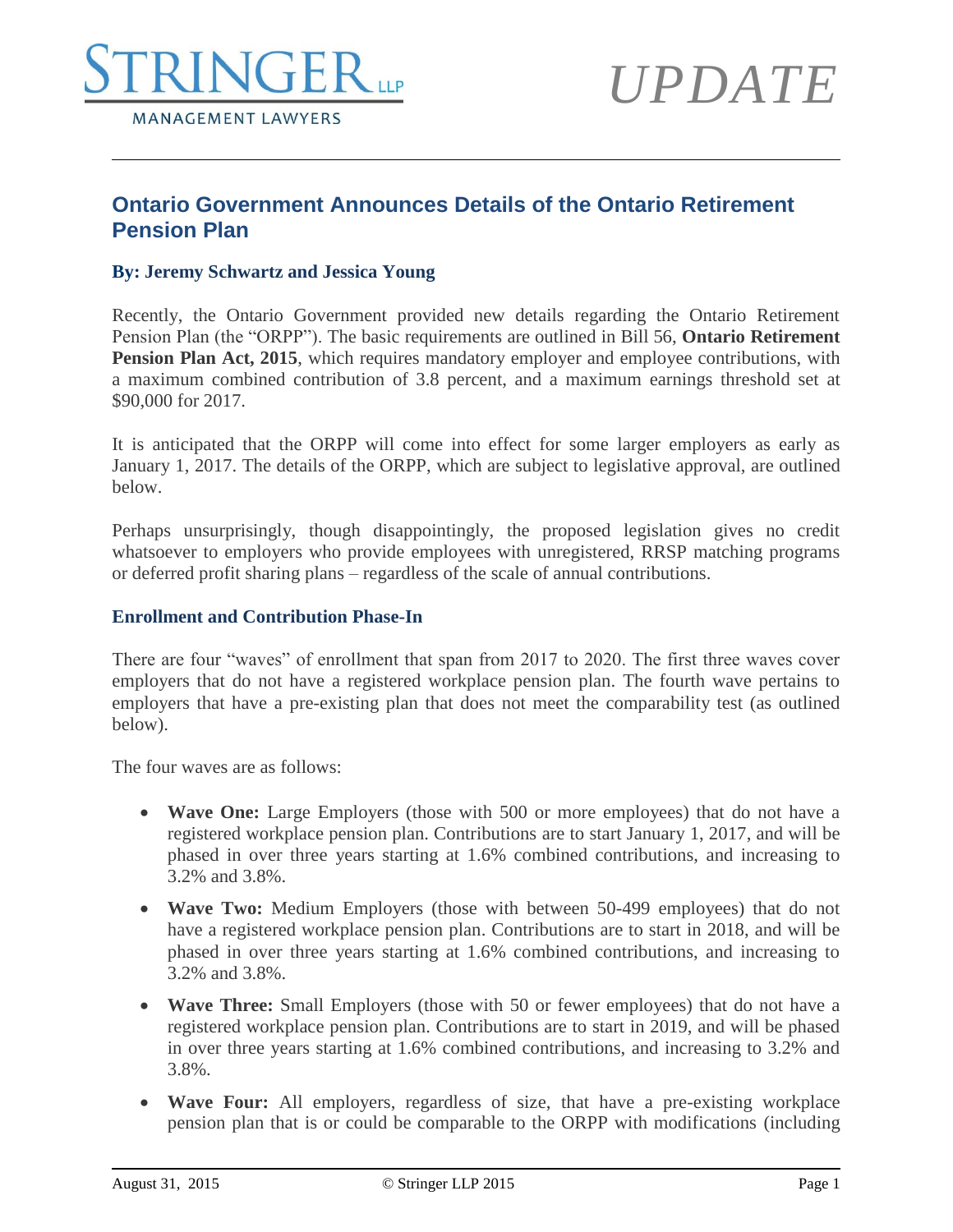by increasing contribution levels), or that excludes some categories of employees (including part-time). There is no phase in of contribution percentages for this wave of enrollment. These employers will need to ensure that the 3.8% combined contributions are in effect by 2020.

# **Exemptions for Comparable Plans**

Employers that offer a comparable workplace pension plan will not be required to participate in the ORPP.

• For defined benefit (DB) pension plans, in order to be considered comparable there must be a minimum annual benefit accrual rate of 0.50 percent. For flat-benefit defined benefit (DB) plans, this will be calculated as follows:

**Monthly dollar benefit accrual x 12 ≥0.5% accrual rate Maximum hourly wage rate x 2080 hours/year**

• For defined contribution (DC) pension plans, in order to be considered comparable there must be a minimum annual contribution rate of 8 percent, and at least 50 percent of that must be employer paid. For flat-dollar defined contribution (DC) plans, this will be calculated as follows:

**Monthly dollar contributions x 12**

 $\geq$  8% contribution rate

# **Maximum hourly wage rate x 2080 hours/year**

# **Next Steps and Forecast**

Employers should review current benefits programs in light of this announcement. Employers that had a registered workplace pension plan in place on or before August 11, 2015, and those that were in the process of registering a plan at that time will be placed in Wave Four. These employers will need to ensure that their registered pension plans meet the criteria for a comparable plan by January 2020.

All other employers will need to either set up a comparable plan prior to the deadlines indicated above or enroll in the ORPP. Employers that do not have a comparable pension plan should consider whether to implement one prior to the enrollment deadlines.

We will be providing more information on the ORPP, among other current hot topics in labour and employment law, at our 29<sup>th</sup> Annual Employers' Conference. Attendees receive 5.25 CPD Credit Hours toward HRPA Recertification and this may apply toward 5.25 substantive CPD hours with LSUC. To review our complete agenda, or to register, [click here.](http://www.stringerllp.com/seminars-events/29th-annual-employers-conference)